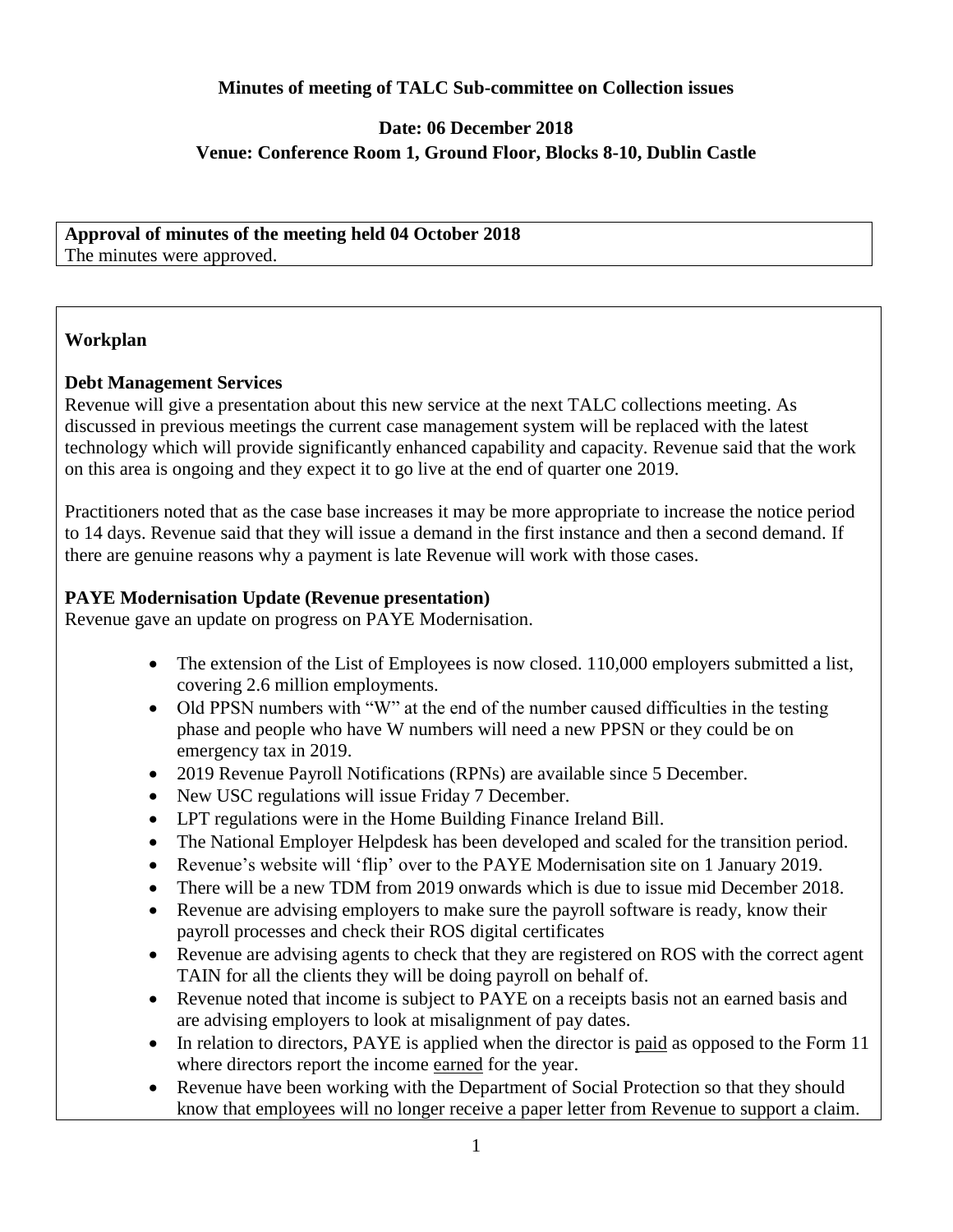• A query arose in relation to; how prepared ROS is for large volumes of traffic on paydays. Revenue have tested this as if every employer uploaded their payroll on the same day and the average payroll processing time was 4 to 5 seconds. It was noted that organisations with 10,000 employees or more took a maximum of 6 minutes for the payroll to process. Revenue are happy they have tested ROS at scale for the introduction of PAYE Modernisation.

## **My Enquiries and related matters**

Practitioners noted delays in response times to some queries on MyEnquiries and also noted that there can be a lot of back and forth with MyEnquiries messages in order to close out on queries. Practitioners feel a dedicated agent telephone line needs to be put in place where a lot of issues could be resolved by way of one phone call.

Practitioners requested that Revenue consider the introduction of a dedicated agent telephone service, Revenue advised that this matter was dealt with at Main TALC on 1<sup>st</sup> May 2018. Revenue advised that the possibility of introducing an "agent-only" telephone service was examined and they have concluded that it is not a necessity at this time. This is due to the changes made to Business Taxes 1890 service including consistent opening hours and improved level of performance

An update to MyEnquiries was released at the end of November, which intends to speed up performance. Revenue will issue an updated Tax and Duty Manual outlining the updates.

A query arose whether under PAYE Modernisation it is possible to solve queries with Revenue personnel over the phone. Revenue noted that submitting queries online is the preferred method and then use the phones in the next instance. Revenue noted that where common issues arise they are updating the website to address these.

## **VAT Registrations**

The introduction of a dual system was under construction for delivery at the end of 2018 however it is now due for delivery in Q2 of 2019. Revenue noted a lot of work has been undertaken but not enough to get the new system over the line. This system will split domestic and international registrations into two tiers. This dual system is expected to quicken the registration process.

# **ROS Issues**

## Form 11

2018 Form 11 will be available in January 2019. Revenue noted that there are not many changes to the form from the prior year.

In relation to the Form 1, where an online form was filed for 2017 the 2018 form should automatically populated.

# ROS Offline

ROS Offline will have scheduled down-time in order to put through an update after which people will have to download the updated version of ROS Offline.

ROS max associated companies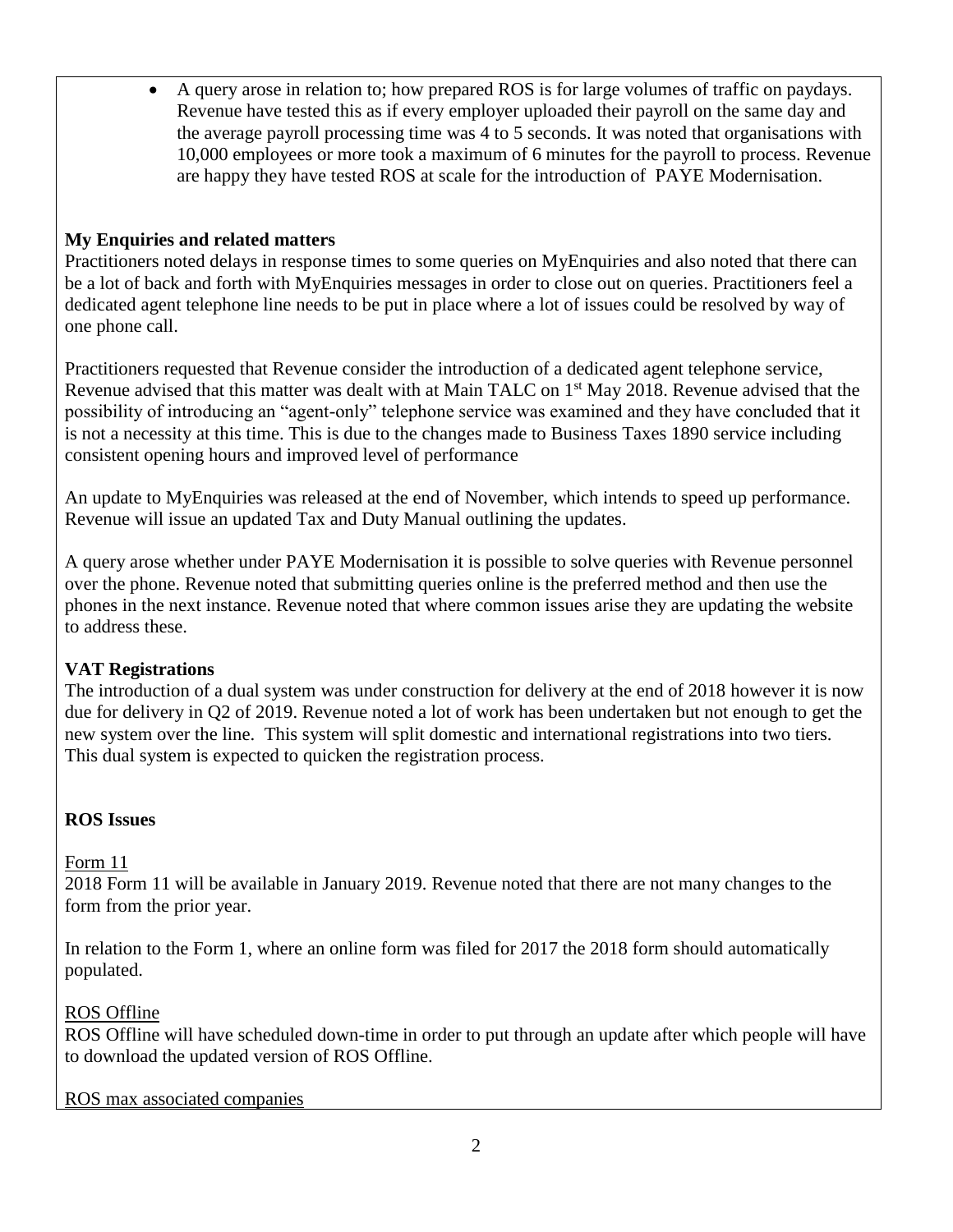The maximum number of associated companies that can be included in a return on ROS is 250. A separate submission is required for associated companies in excess of this amount. Practitioners note that ideally, ROS would cater for a larger number of associated companies. Presumably, taxpayers faced with this limitation can continue to submit supplementary details on excel spreadsheet so that the full detail is submitted in tandem with completion of the tax return.

Revenue confirmed that taxpayers can continue to upload excess associated companies via a separate submission to the return.

# **Pay & File update**

- Revenue acknowledge the work of agents during the busy period of pay and file
- 2018 was a record year for total collections
- It was noted by Practitioners that ROS was down on the 13 November 4 and 7 pm Revenue said they will look at this
- The deadline of the List of Employees on 31 October 2018 caused some issues for the system as the volume hitting the system at the one time was too much
- The marriage date on the return caused issues however from next year on this should pre-populate so the issues should have been once off

# Income tax refunds

It was noted that Revenue are currently not taking calls in relation to income tax refunds that have been delayed. Revenue confirmed that an automated answer machine informing taxpayers that their income tax refund is being dealt with has been in place for almost a year. It is aimed at providing information to taxpayers that Revenue are working through all refunds. Revenue aim to clear down the income tax refunds relating to November's filing period in the coming weeks.

# **Customer Engagement Strategy**

Revenue noted they are working on the refund process system – this is a work in progress.

# **Revenue Realignment**

It was noted that a Main TALC meeting took place on 29 November to discuss the realignment. Revenue have moved from a regional geographical base to a case base structure. The main change is the introduction of the Medium Enterprise Division (MED). The Business Division is still on a geographical bases.

Revenue noted the Exceptional contacts will be updated for the realignment.

# **CAT**

A number of CAT queries were on the agenda. Revenue provided a response to the queries. The queries and responses are included below in Appendix 1 to the minutes.

# **Revenue 'deadlines'**

Practitioners noted that in Revenue letters seeking supplementary information to support a refund claim, Revenue increasingly include a line to the effect that failure to provide the information within a specified timeframe will result in the refund being "disallowed". We understand from follow up by agents, the letter means that the refund will be disallowed until the information sought is made available. However, the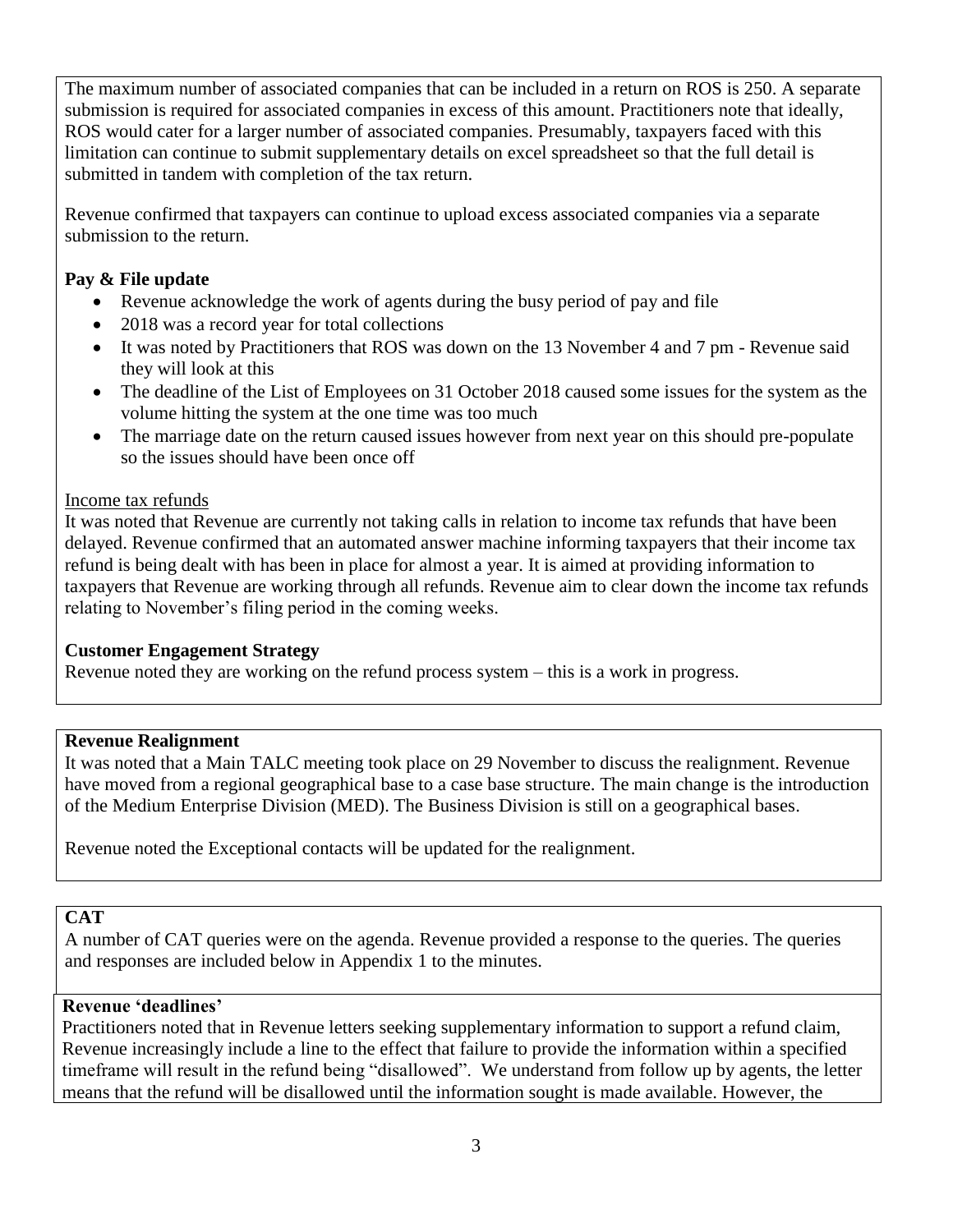wording of the letters can suggest to taxpayers/agents that the refund will not be available at all if the deadline in the letter is missed.

Revenue noted that they will review the letter in the context of making the wording explicit that once the information is provided the refund will be released.

### **Phased Payment Arrangements**

Practitioners noted that a debt instruction was set up to pay a liability but the money was never taken out of the bank account. The taxpayer's bank account had changed and they had set up the debt instruction with the new account details. Revenue will look at this to see if there is a technical error in the system.

Revenue noted that there has not been an increase of taxpayers using the phased payment arrangement.

### **Challenges for tax agents in January 2019**

Practitioners noted that in January, many tax agents will be under severe pressure assisting taxpayers with PAYE Modernisation, the P35, VAT returns etc. Notwithstanding agents best efforts they may struggle to meet all the deadlines on time and some leeway will be necessary.

Revenue acknowledge the workload and noted that on the PAYE Modernisation front there has been an increase in resources provided in order to support people through the transition period. Revenue noted that they have to operate in line with the legislation, however they will be operating sensibly when considering to apply the fixed penalties of €4,000. They will look at a taxpayers compliance history and they will be in supportive mode for the transition period.

## **Dates and Chair for next meetings**

Revenue nominated Leonard Burke to Chair the 2019 meetings. Dates will be circulated at a later date.

## **Attendees at the meeting:**

**CCAB-I** Mr Gerry Higgins (chairman) Ms Bríd Heffernan

## **Irish Tax Institute**

Ms Mary Healy Ms Sandra Clarke Mr Paul Wallace

**Law Society** Ms Tracey O'Donnell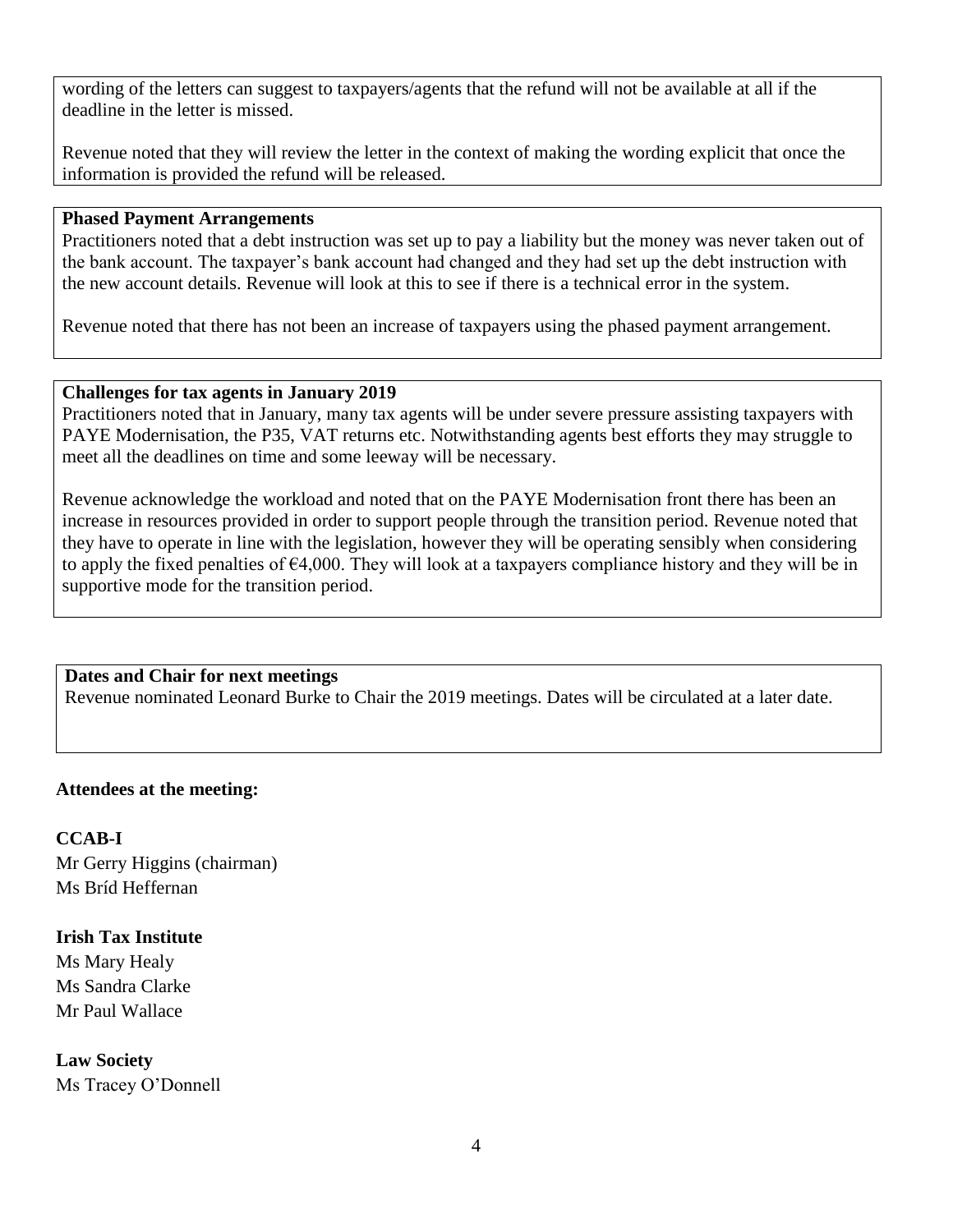# **Revenue**

Ms Lucy Mulqueen Mr Joe Howley Ms Maura Conneely Ms Ruth Kennedy Mr Leonard Burke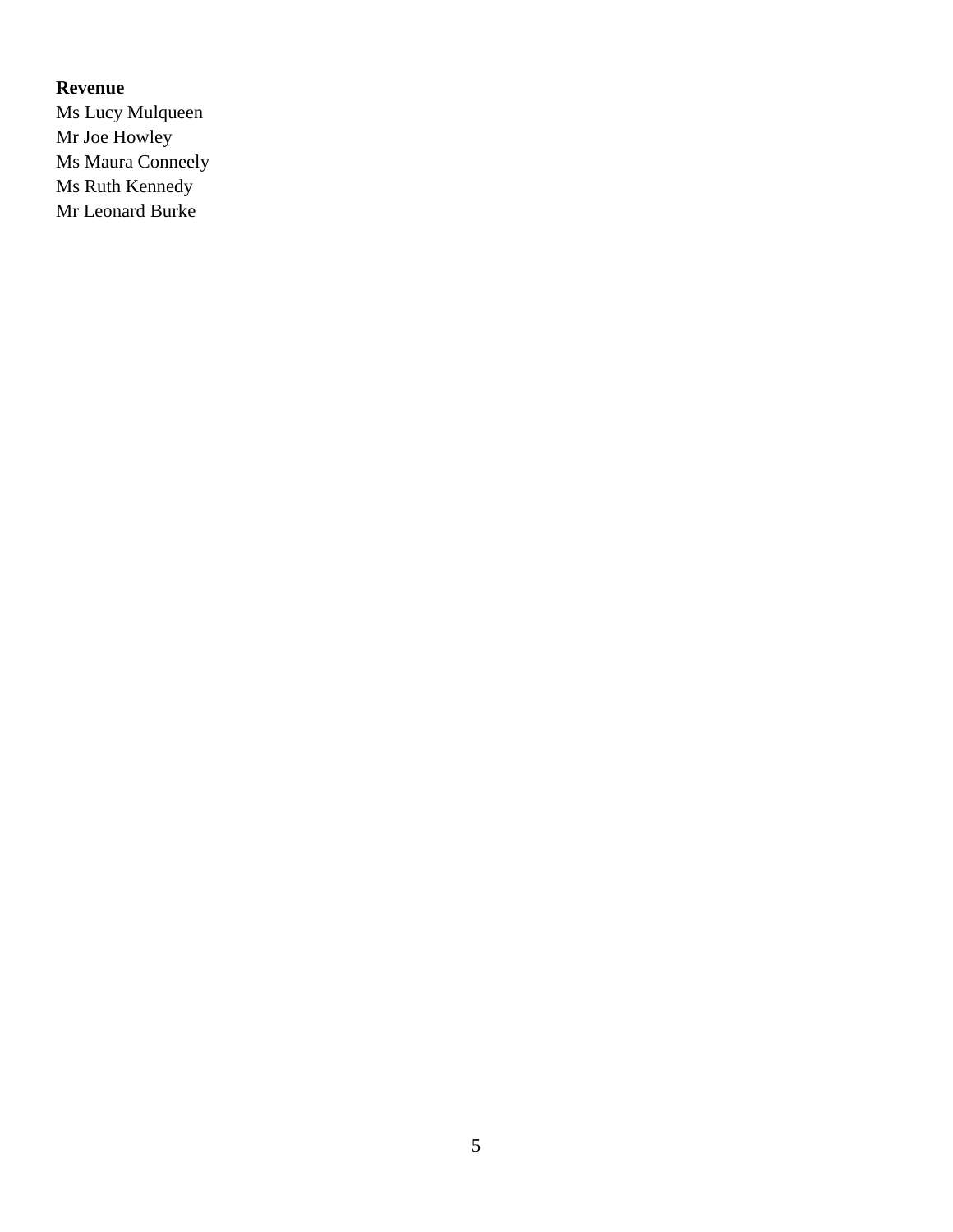#### **Appendix 1 – CAT Queries**

#### **Date of Inheritance**

The Form IT38 online does not appear to have a facility to put in a date of inheritance on the online form other than a date of death (e.g. on an inheritance from a trust where the date of inheritance is the date of appointment not the date of the death of the disponer, the beneficiary must file as if he/she is receiving a gift to allow the correct year's return to be filed and include an explanation in the explanatory notes). Could Revenue consider updating ROS to include this functionality?

**Revenue response: Where there is an appointment from a trust the Life Interest/Trust tick box must be ticked. Does the query specifically relate to Trusts? If specific case details are provided we can explore the system requirements further**

#### **Amending Returns**

In certain circumstances, an additional return has to be made to Revenue within a particular return period. For example, in the administration of an estate where additional assets have been discovered or a beneficiary receives an additional gift having already filed their return in respect of the first gift in the period. We understand that in these circumstances, ROS will recognise only the latest return; it will not recognise the earlier return. Can Revenue confirm if this functionality will be updated?

**Revenue Response: The functionality to amend returns was introduced on 8 September 2018. If specific case details for any issues encountered since then can be provided, we will investigate the matter further.**

#### **Multiple Returns**

We understand that the ROS system can only process a maximum of three dispositions received by a beneficiary in a returnable period from different disponers. A similar issue arises where there are more than three dispositions from one disponer. Can Revenue confirm if this functionality will be updated?

**Revenue Response: The ROS system can now process 10 dispositions - this functionality was introduced in 2016. If specific case details for any issues encountered since then can be provided, we will investigate the matter further.**

#### **Farmer Test – Agricultural Relief**

ROS currently requires the farmer test to be fulfilled in order to obtain agricultural relief. However, where trees or underwood (timber) are the subject matter of the benefit, the farmer test does not apply. In these circumstances it is necessary to insert figures in the return to enable the farmer test to be met so that trees and underwood can qualify for agricultural relief. We understand that this was to be dealt with in future technical upgrades of ROS. Could Revenue provide an update?

**Revenue Response: The functionality to allow agricultural relief for trees or underwood (timber), (without having to insert figures on the return to meet the farmer test) was introduced on 8 September 2018. If specific case details for any issues encountered since then can be provided, we will investigate the matter further.**

#### **Interest**

We understand that where an interest payment is required to be made for CAT, this payment cannot be made via ROS. Instead, this payments should be sent by cheque to the relevant region. It is understood that the facility to pay interest via ROS was to be included in future technical upgrades of ROS. Could Revenue provide an update?

**Revenue response: The online payment system allows for the payment of CAT Interest. This functionality is available since 8th September 2018.**

#### **Date of Grant**